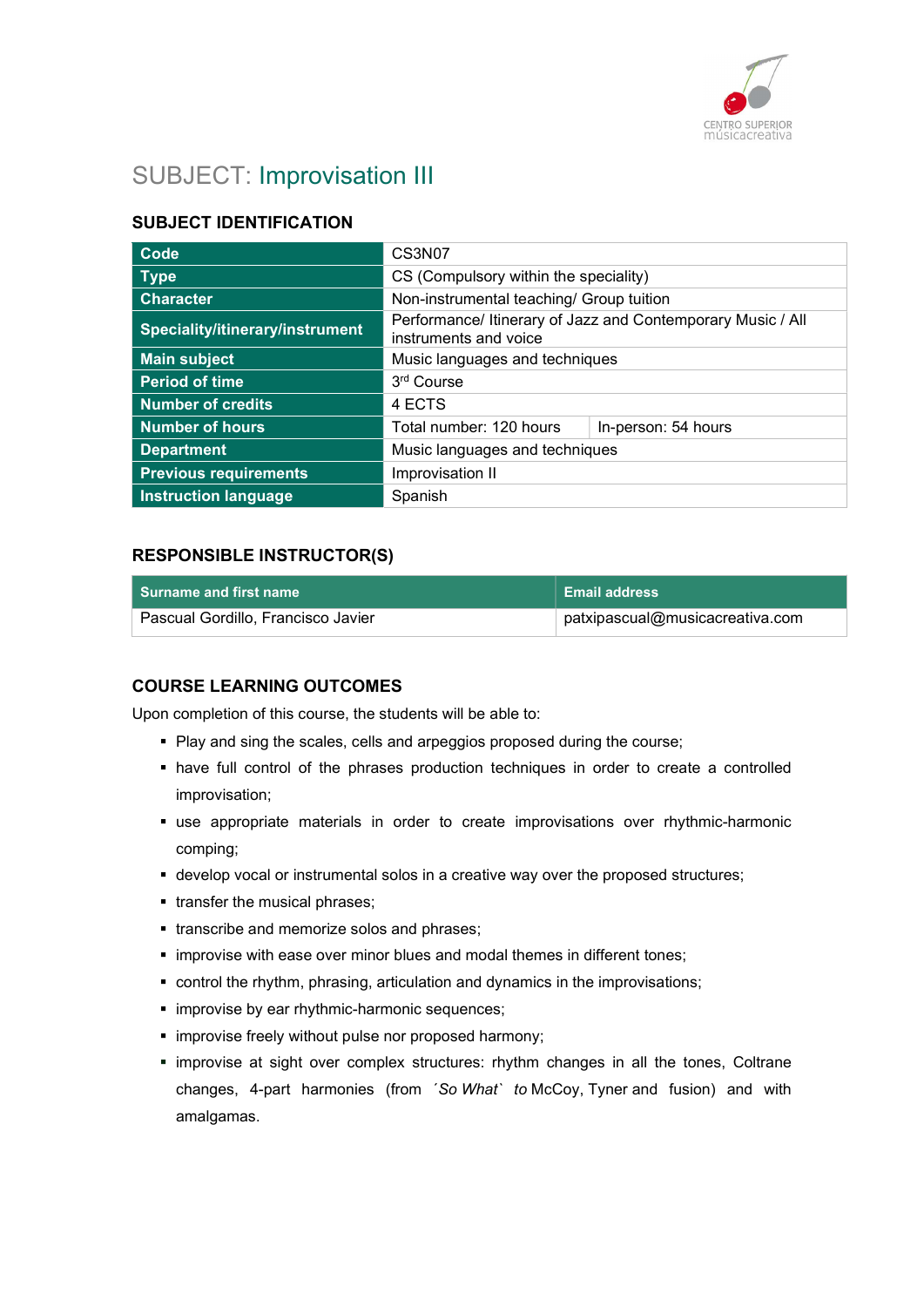

### COURSE CONTENT

| <b>Thematic block</b>                                                  | <b>Themes / Repertoire</b>                                                                                                                                                                 |
|------------------------------------------------------------------------|--------------------------------------------------------------------------------------------------------------------------------------------------------------------------------------------|
| I. Theorical review of<br>the tools acquired in<br>previous years      | <b>THEME 1:</b> Application of the techniques acquired in previous courses<br>in a more rhythmic-harmonic complex context.                                                                 |
| II. Rhythm Changes in<br>all the tones                                 | <b>THEME 2: Stylistic resources</b>                                                                                                                                                        |
|                                                                        | <b>THEME 3: Countdown</b>                                                                                                                                                                  |
|                                                                        | <b>THEME 4: Giant Steps</b>                                                                                                                                                                |
| III. Coltrane changes                                                  | <b>THEME 5: 26-2</b>                                                                                                                                                                       |
|                                                                        | <b>THEME 6:</b> Superposition of Coltrane Changes in standard<br>progressions                                                                                                              |
| <b>IV.</b> Introduction to<br>improvisation using                      | <b>THEME 7: So What and Impressions</b>                                                                                                                                                    |
| fourths                                                                | <b>THEME 8: Improvisations using fourths</b>                                                                                                                                               |
|                                                                        | <b>THEME 9: Odd meters</b>                                                                                                                                                                 |
| V. Improvise with<br>amalgamas                                         | <b>THEME 10: Counter meters</b>                                                                                                                                                            |
|                                                                        | <b>THEME 11: Applied improvisation</b>                                                                                                                                                     |
| VI. The sound                                                          | <b>THEME 12: Projection, listening and analysis of sounds from relevant</b><br>soloists, personal search, exercises and strategies for the development<br>of the student's personal sound. |
| <b>VII. Narrative and</b><br>composition tools<br>within improvisation | <b>THEME 13: Dynamics, silences, questions and answers, motivic</b><br>development vs. through-composed, balance, melodic curve.                                                           |
| <b>VIII. Introduction to</b><br>extended techniques                    | <b>THEME 14:</b> Listening and analysis of extended techniques in different<br>instruments applied to the improvisation.                                                                   |
|                                                                        | <b>THEME 15: Improvisation practice with extended techniques</b>                                                                                                                           |
|                                                                        | <b>THEME 16: Free improvisation</b>                                                                                                                                                        |
| IX. Free improvisation<br>introduction                                 | <b>THEME 16: Sound painting</b>                                                                                                                                                            |
|                                                                        | <b>THEME 17: Other improvisation parameters</b>                                                                                                                                            |
| X. Other styles                                                        | <b>THEME 18: Improvisation in other music styles</b>                                                                                                                                       |
| XI. Introduction to the                                                | <b>THEME 19: Analysis of new tendencies</b>                                                                                                                                                |
| use of electronics in<br>improvisation                                 | <b>THEME 20:</b> How to improvise with effects and electronics: other way of<br>interplay                                                                                                  |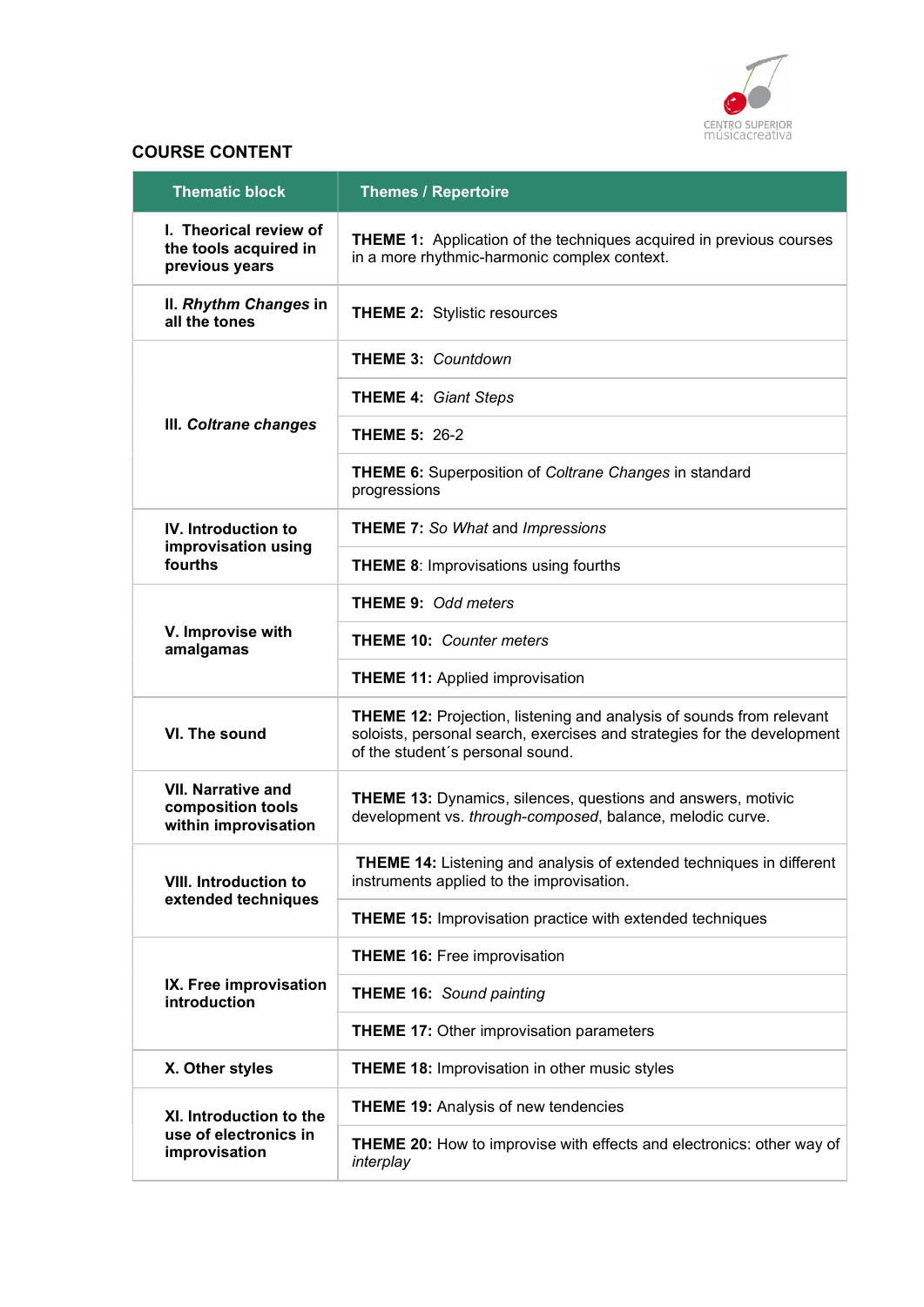

### STUDENT´S STUDY HOURS PLANNING

| <b>Activity type</b>                                           | Total hours          |
|----------------------------------------------------------------|----------------------|
| <b>Theoretic activities</b>                                    | 6 hours              |
| <b>Practice activities</b>                                     | 43 hours             |
| Other mandatory training activities (seminars, workshops etc.) | 2 hours              |
| <b>Test taking</b>                                             | 3 hours              |
| <b>Student self-study hours</b>                                | 100 hours            |
| <b>Practice preparation</b>                                    | 26 hours             |
| <b>Total student working hours</b>                             | $54+126 = 180$ hours |

### **METHODOLOGY**

| <b>Theoretical activities</b>                                                | Theoretical/conceptual explanations and analysis of different<br>examples coming from all the most relevant music styles.                                                                                            |
|------------------------------------------------------------------------------|----------------------------------------------------------------------------------------------------------------------------------------------------------------------------------------------------------------------|
| <b>Practical activities</b>                                                  | Practical application of what has been studied in class through<br>transcriptions, collective group intonation, performance with<br>instrument, sight-reading, rhythms and melodies composition and<br>improvisation |
| <b>Other training mandatory</b><br>activities (workshops,<br>seminars, etc.) | Thematic sessions with visiting professors                                                                                                                                                                           |

### CALIFICATION CRITERIA AND TOOLS

| <b>Theoretical activities</b>                                                   | Participation: The students must actively participate in class,<br>proving interest and/or understanding of the content covered.<br>Continuous evaluation: The students must fulfil the requested<br>assignments during the whole academic course, proving research<br>ability and practice synthesis skills concerning theoretical concepts<br>in performance. |
|---------------------------------------------------------------------------------|-----------------------------------------------------------------------------------------------------------------------------------------------------------------------------------------------------------------------------------------------------------------------------------------------------------------------------------------------------------------|
|                                                                                 | Participation: The students must actively participate in class,<br>proving interest and/or understanding of the content covered.                                                                                                                                                                                                                                |
| <b>Practical activities</b>                                                     | Continuous evaluation: The students must fulfil the requested<br>practical assignments during the whole academic course based on<br>to team-work dynamics and also prove writing and oral skills,<br>beside performing skills.                                                                                                                                  |
|                                                                                 | Performance exams: The students must take at least two exams<br>during the academic course in order to show the practical skills<br>acquired and the practical assimilation of the course contents,<br>following the tests instructions.                                                                                                                        |
| <b>Other educational mandatory</b><br>activities (workshops,<br>seminars, etc.) | <b>Participation:</b> The students must actively participate in the different<br>relevant events as considered by the instructor or by Degree the<br>coordinators.                                                                                                                                                                                              |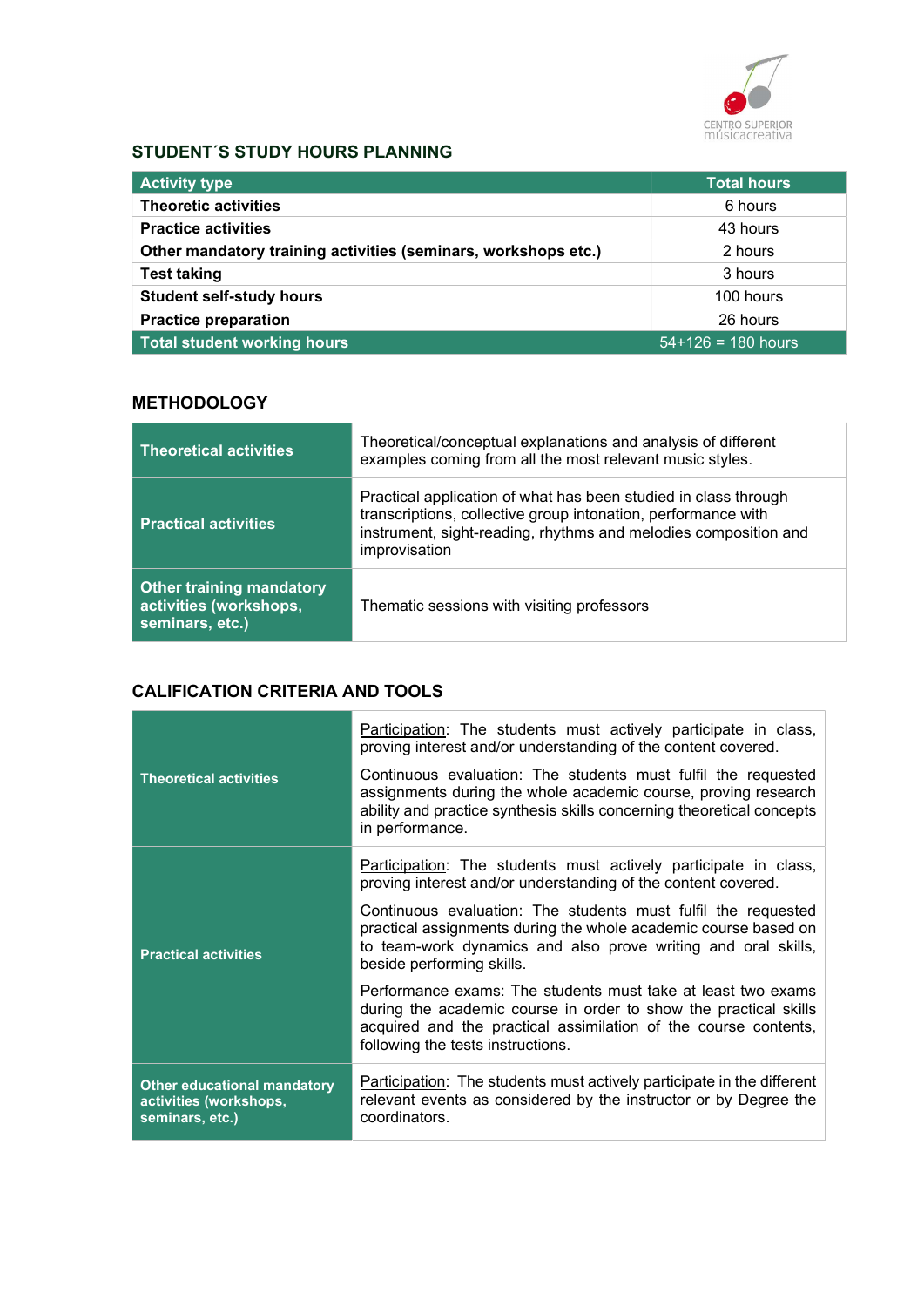

### EVALUATION CRITERIA

| <b>Theoretical activities</b>                                                | To develop in a reasoned way, a conceptual/ theoretical framework<br>and analyse consequently examples of the most relevant music<br>styles and the personal performing techniques |  |
|------------------------------------------------------------------------------|------------------------------------------------------------------------------------------------------------------------------------------------------------------------------------|--|
| <b>Practical activities</b>                                                  | To apply the theory studied in class through transcriptions, group<br>intonation, performance with instrument, sight-reading and<br>composition of rhythms and melodies.           |  |
| <b>Other training mandatory</b><br>activities (workshops,<br>seminars, etc.) | To attend and participate in the relevant events for their education<br>(Meet the artists sessions, invited professors sessions, concerts<br>and rehearsals)                       |  |

#### GRADE DETERMINATION SYSTEM

#### Grade determination system in continuous assessment

|                       | Grade percentage |
|-----------------------|------------------|
| Participation         | 10%              |
| Continuous assessment | 20%              |
| Mid-term exam         | 20%              |
| Final exam            | 50%              |
| Total                 | 100%             |

#### Grade determination system in cases of loss of continuous assessment right

|             | <b>Grade percentage</b> |
|-------------|-------------------------|
| Final exam  | 80%                     |
| $\tau$ otal | 80%                     |

#### Grade determination system for the extraordinary assessment call

|             | <b>Grade percentage</b> |
|-------------|-------------------------|
| Retake exam | 100%                    |
| Total       | 100%                    |

#### Grade determination system for students with disabilities

In principle, the grade determination system for students with disabilities will be carried out following the criteria set for the rest of the students, ensuring equal opportunities and conditions for all the students. However, if necessary, the instructor in charge will take into account the type of disability of the concerned student. Should the situation apply, the assessment conditions will be adapted in accordance to the limitations of the corresponding disability.

These considerations will be established once the concerned student enrols in the corresponding courses. For the official records, the student and/or the student representative will be requested to present the corresponding disability report for the official accreditation.

|                       | Grade percentage |
|-----------------------|------------------|
| Participation         | 10%              |
| Continuous evaluation | 20%              |
| Mid-term exam         | 20%              |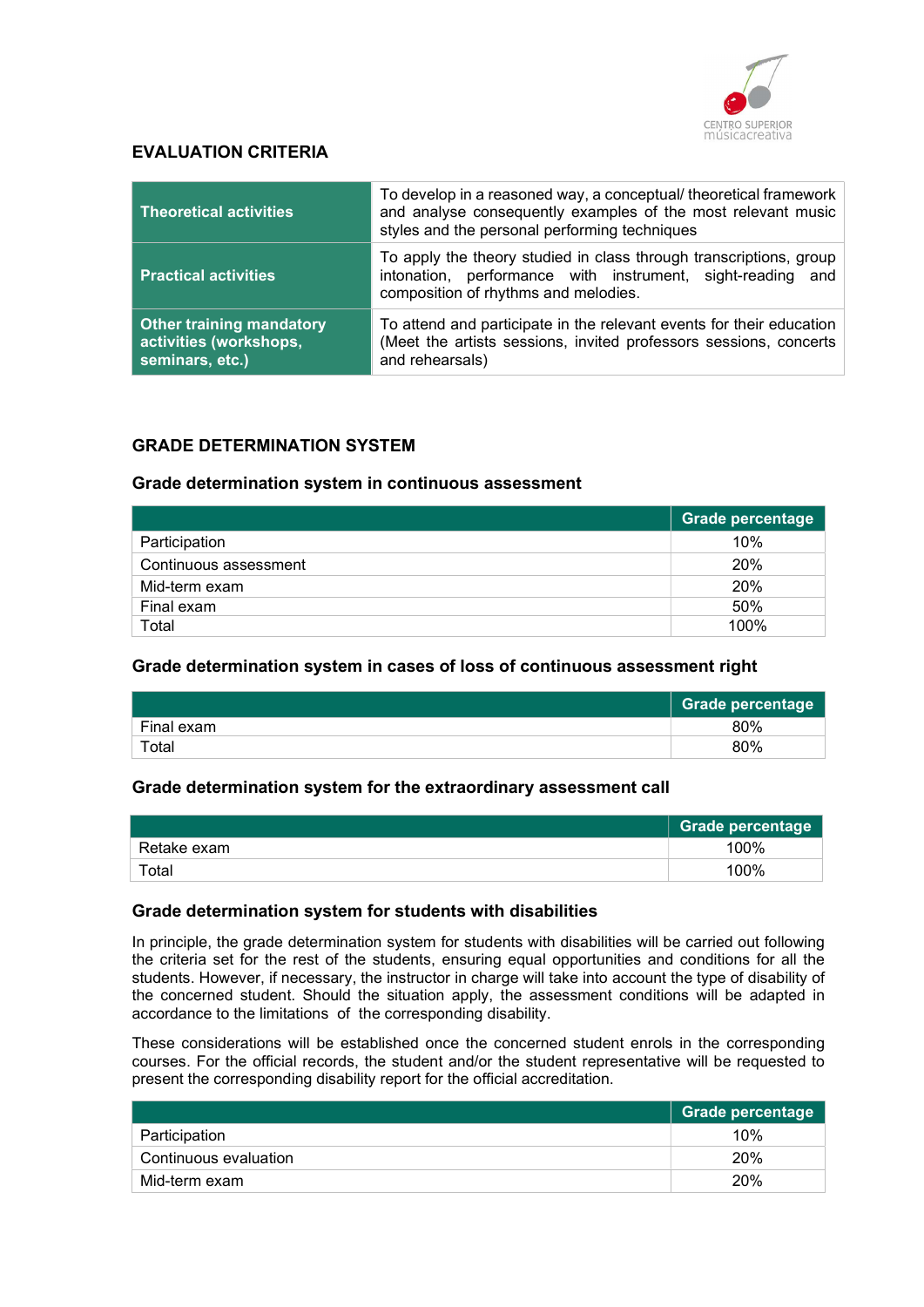

| Final exam | 50% |
|------------|-----|
| Total      | 00% |
|            |     |

### RESOURCES AND BIBLIOGRAPHY

### Campus virtual https://musicacreativa.classlife.education/

### Bibliography

| <b>Tittle</b> | Jazz theory resources volumen 1 y 2 |  |
|---------------|-------------------------------------|--|
| <b>Author</b> | Bert Ligon                          |  |
| Publisher     | Hal-Leonard                         |  |
|               |                                     |  |
| <b>Tittle</b> | Melodic structures                  |  |
| <b>Author</b> | Jerry Bergonzi                      |  |
| Publisher     | <b>Advance Music</b>                |  |

| Tittle        | Pentatonics    |
|---------------|----------------|
| <b>Author</b> | Jerry Bergonzi |
| Publisher     | Advance Music  |

### Complementary bibliography

| <b>Tittle</b>    | Melodic Rhythms      |
|------------------|----------------------|
| <b>Author</b>    | Jerry Bergonzi       |
| <b>Publisher</b> | <b>Advance Music</b> |
|                  |                      |
| <b>Tittle</b>    | How to Improvise     |
| <b>Author</b>    | <b>Hal Crook</b>     |
| <b>Publisher</b> | <b>Advance Music</b> |
|                  |                      |
| <b>Tittle</b>    | Hexatonics           |
| <b>Author</b>    | Jerry Bergonzi       |
| <b>Publisher</b> | Advance Music        |

## Webpages of interest

| <b>Address 1</b> | www.iazzstandards.com      |
|------------------|----------------------------|
| <b>Address 2</b> | www.learnjazzstandards.com |

# Other materials and didactic resources

| l Transcriptions l    | www.es.scribd.com |
|-----------------------|-------------------|
| Playalongs            | www.irealpro.com  |
| l Discs information l | www.allmusic.com  |